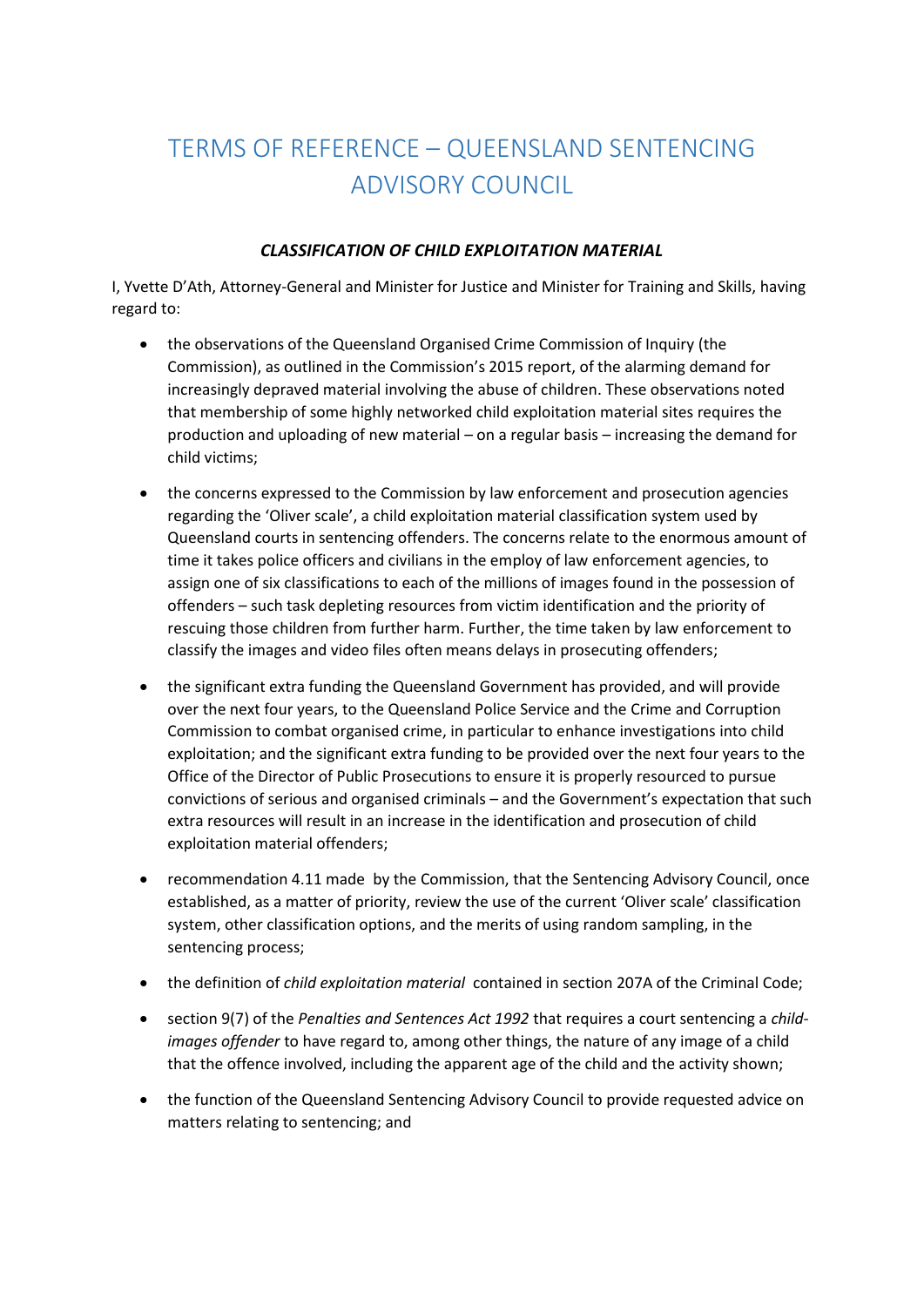the expectation of the Queensland Government and the community that child exploitation material offenders are sentenced in a way that reflects the nature and seriousness of the offending conduct;

refer to the Queensland Sentencing Advisory Council, pursuant to section 199(1) of the *Penalties and Sentences Act 1992*, a review of the system used to classify child exploitation material for the sentencing process.

In undertaking this reference, the Queensland Sentencing Advisory Council will:

- consider and review the effectiveness and suitability of using the current 'Oliver scale' classification system to classify the severity and type of child exploitation material for use in the sentencing process;
- consider and review alternative classification systems, including but not limited to, the United Kingdom's Sentencing Council's Sexual Offences Definitive Guideline which replaced the 'Oliver scale' in 2014 with a three category scale;
- consider whether child exploitation material images that have already been classified in another jurisdiction should be able to be relied on by the courts when sentencing to reduce double-handling by Queensland Police Service and Crime and Corruption Commission officers;
- assess the merits of using random sampling of seized child exploitation material as provided for under section 289B of the *Criminal Procedure Act 1986* (NSW) and section 70AAAE of the *Crimes Act 1958* (Vic);
- in considering and assessing the above systems, have regard to the issue raised in the Commission's report regarding the competing interests of the need for a sentencing court to have a clear and accepted method of objectively assessing the criminality and severity of the offending behaviour against the diversion of law enforcement resources away from victim identification and the priority of rescuing those children from further harm;
- consider whether any other factors should be added to the sentencing guidelines in section 9(7)(a) of the *Penalties and Sentences Act 1992*, such as the total volume of images, determined 'scale' of the images, and whether any children depicted in the images are known to the offender;
- determine if use of the Australian National Victim Image Library (ANVIL) and Child Exploitation Tracking Software (CETS) or other similar database tools used by itself or in conjunction with Project VIC (which provides a forum for information and data sharing between domestic and international law enforcement agencies investigating offending involving the sexual exploitation of children) would reduce the amount of time child exploitation team members spend on the classification process;
- have regard to relevant research, reports and publications relevant to sentencing practices in child exploitation material offences;
- consult with key stakeholders, including but not limited to the legal profession, the Queensland Police Service, the Crime and Corruption Commission, academics and the judiciary; and
- advise on any other matter considered relevant to this reference.